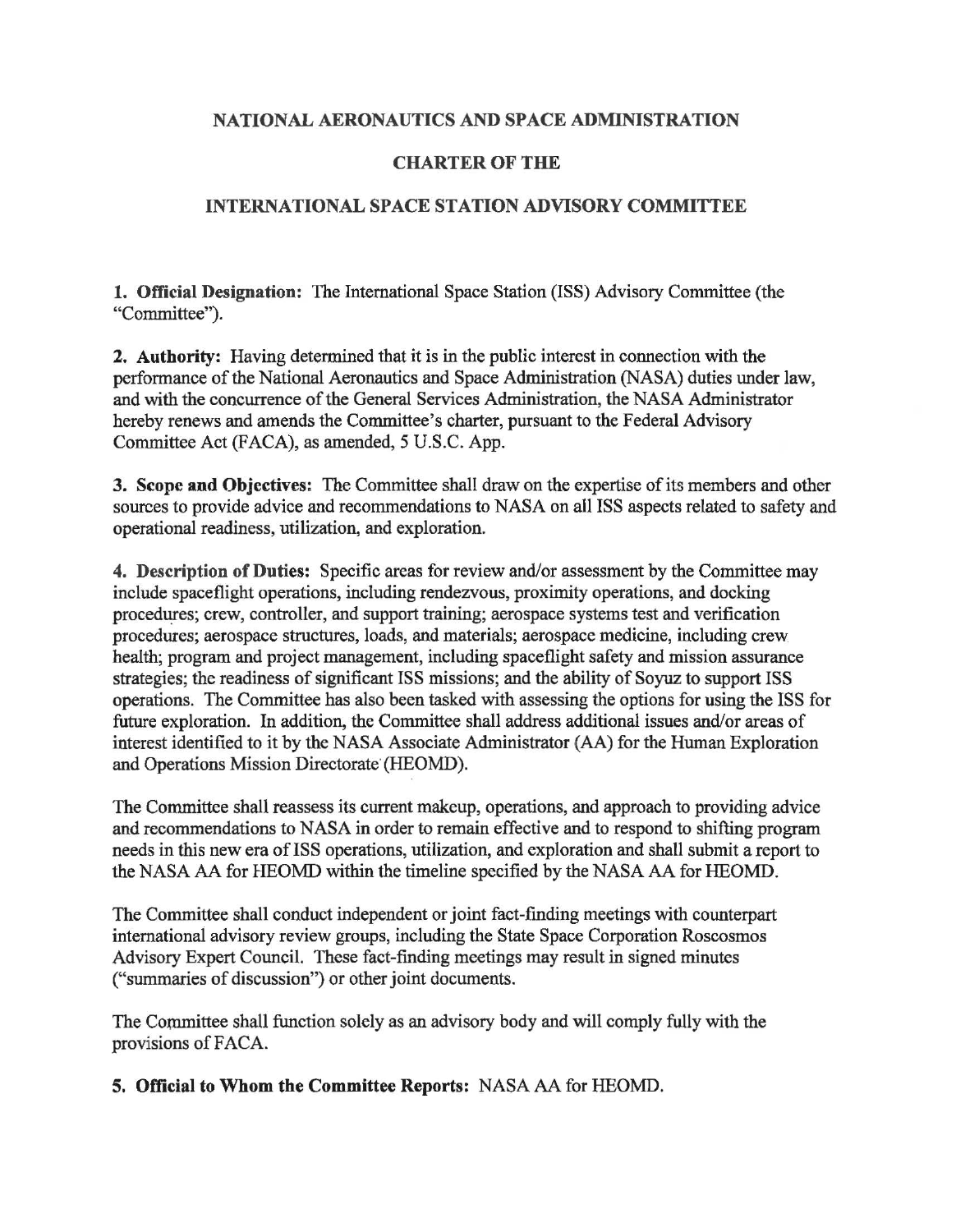6. Support: Travel funds for the Committee non-Federal members shall be provided by the NASA Office of International and Interagency Relations (OIIR). Travel funds for Committee Federal members shall be provided by their own respective NASA organizations. Operating funds for technical and administrative support, nonmember consultants, subject-matter experts, and their respective travel shall be borne by the NASA HEOMD, as required. Operating funds for Federal staff support, including travel, shall be provided by OUR.

7. Estimated Annual Operating Costs and Staff Years: The estimated annual operating costs total approximately \$800,000, including staff and contractor support. The estimated staff support is 0.3 Full-Time Equivalent (FTE).

8. Designated Federal Official (DFO): The Executive Director of the Committee shall be a NASA Federal employee appointed by the NASA AA for HEOMD, in consultation with the NASA AA for OIIR, and shall serve as the DFO. The DFO will approve or call all of the advisory committee's meetings, prepare and approve all meeting agendas, attend all committee meetings, adjourn any meeting when the DFO determines adjournment to be in the public interest, and chair meetings when directed to do so by the official to whom the advisory committee reports. The DFO shall also work closely with the NASA Office of General Counsel (OGC) to ensure that all potential members (i.e., nominees) for the Committee, subcommittees, and task forces complete the mandatory Office of Government Ethics financial disclosure reports and receive full ethics vetting and clearance by OGC prior to formal appointment by NASA. In addition, the DFO shall ensure that all appointed members of the Committee, subcommittees, and task forces shall file the mandatory financial disclosure reports (annual and otherwise) and shall receive the mandatory annual ethics training by OGC. The DFO shall refer any issues that may arise relating to potential conflicts of interest to OGC for resolution.

9. Estimated Number and Frequency of Meetings: The Committee shall meet approximately two times a year or as required by the NASA AA for HEOMD to fulfill its responsibilities. Meetings shall be open to the public unless it is determined that the meeting, or a portion of the meeting, will be closed in accordance with the Government in the Sunshine Act or that the meeting is not covered by FACA.

10. Duration: This charter shall be effective for a one-year period.

11. Termination: This charter shall terminate on September 30, 2017, unless renewed or terminated earlier by the NASA Administrator.

12. Membership and Designation: The chair, deputy chair, and members of the Committee shall be appointed by the NASA AA for HEOMD. The Committee shall consist of 6 to 12 full voting members. Membership shall be comprised of experts in disciplines that permit the assessment of any aspect of the ISS program. These experts are Special Government Employees (SGEs) and Regular Government Employees. In addition, consultants or subject-matter experts may be called in on a temporary basis to assist the Committee when unique or additional expertise is required. The term of membership shall be for the duration of this charter. The